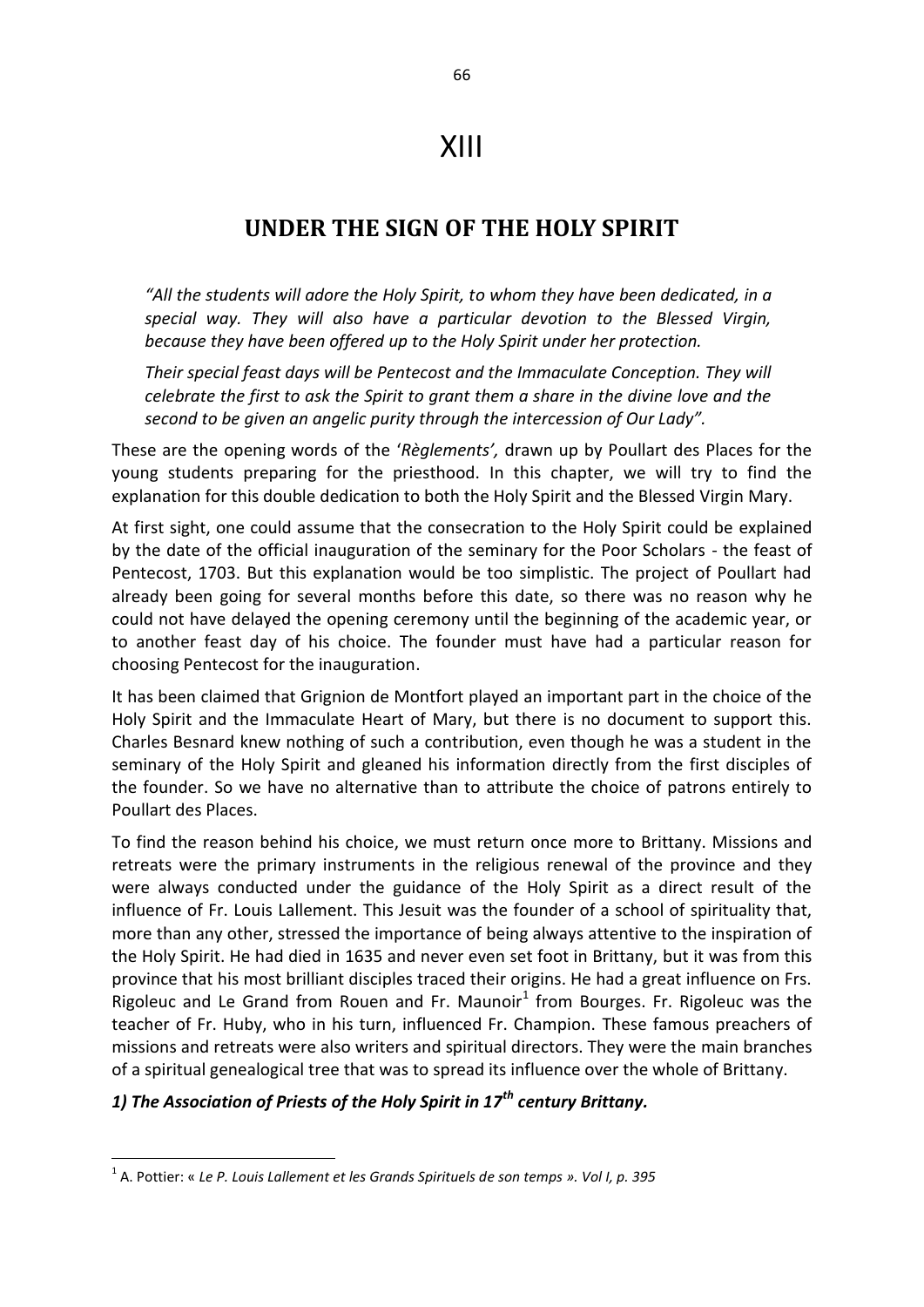Fr. Maunoir and his confreres always involved the local priests in their missionary work. They formed them into a sort of "confederation" and by 1683, it had more than a thousand members. This confederation owed much of its success to Frs. Rigoleuc, Huby and Le Grand.<sup>1</sup> The first two focused primarily on the pastoral and spiritual formation of the priests who came forward to help the missionaries, but for the moment, we must concentrate on the role of Fr. Le Grand (1598-1663).

He spent the last 30 years of his life at Quimper and was regarded as one of the closest followers of the teachings of Lallement. His obituary notice, which was written only a few days after his death, contains some points of great interest to us:

*" His special devotion was to the incarnation of Jesus Christ and to the Holy Spirit, by subjecting all his interior life to the Spirit's promptings and seeing Him as the origin of the holiness of priests…He inspired these priests to base their lives on the same conviction, having set up an association for them which was rooted in this belief…He exhorted them to prayer and spiritual exercises…This congregation has done a great deal of good in the three surrounding dioceses over the past 12 years. Through their example and teaching, its members are making a considerable contribution to the*  improvement of morality and their ministry in the parishes".<sup>2</sup>

The fervour of this association of priests was not just a flash in the pan; twenty five years after its foundation, the elderly Bishop of Quimper, Mgr. du Louët, was telling everybody that it had made a significant contribution to the improvement of his diocese. Apparently, the Priests of the Holy Spirit were at the very centre of the confederation of priests associated with the missionary work of the Jesuits. They were put in charge of the diocesan seminary when it was founded in 1678, and their chosen patron was the Holy Spirit.<sup>3</sup>

After his death, a booklet written by Fr. Louis Le Grand was published under the title: *"The Institution of the Congregation of Priests dedicated to the Holy Spirit and the Blessed Virgin".<sup>4</sup>* Here are a few extracts from the booklet which remind us not just of the teachings of Lallement but also of the insights of the founder of the seminary for poor scholars:

*"They will love spiritual poverty as the foundation of the evangelical perfection that they will strive to attain, abhorring not just avarice but the very appearance thereof."* 

*"They must renounce all ambition and any desire to raise themselves higher than others".* 

But the influence of the disciples of Fr. Lallement was not just confined to southern Brittany. There were no frontiers between Quimper, Vannes, Rennes and Nantes. All the Jesuits who played an important part in the missions and retreats were well known at the College of Rennes, where they spent time either as students or teachers. For example, Fr. Rigoleuc left behind him a reputation of both an outstanding scholar and a renowned teacher in the school. It was he who taught the humanities to both Frs. Julien Maunoir and Vincent Huby. As well as in the south, Fr. Maunoir preached in the Breton dioceses of Dol, Rennes, Saint-

**.** 

<sup>&</sup>lt;sup>1</sup> H. Brémond: "Histoire littéraire du sentiment religieux". Vol. V, pp 112-113.

 $2$  Pottier: op. cit., Vol III, pp. 390-391

<sup>3</sup> Séjourne: « *Histoire du Vénérable Serviteur de Dieu, Julien Maunoir".* Vol II, p. 43

 $<sup>4</sup>$  A. Quimper-Corentin, chez Jean Hardouin, 1667, in-12, p. 218.</sup>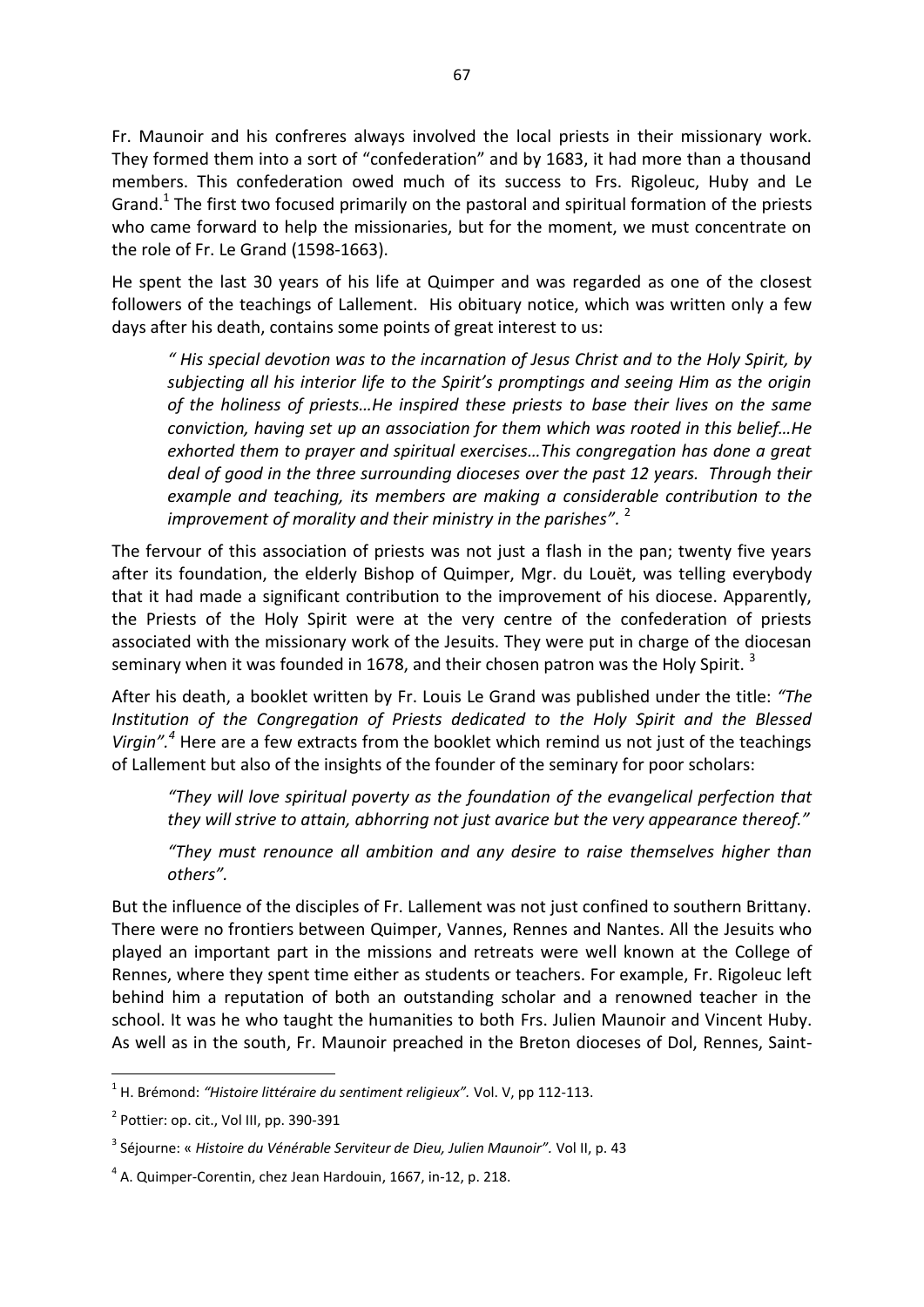Brieuc and in the neighbouring province of Normandy. On those occasions, the Jesuits of the college at Rennes joined their confreres Rigoleuc, Le Grand, Huby and Champion. $<sup>1</sup>$ </sup>

Rennes and Nantes also had their retreat houses. The one in Rennes was founded in 1675 by Fr. Jean Jégou, who came from Quimper and was the rector of the college. He had a great influence. In the year 1687, more than 100 priests took part in a retreat organised especially for the clergy. It is recorded that the Congregation of the Holy Spirit, that was founded at Quimper, spread throughout the whole of Brittany; undoubtedly Fr. Jégou and his missionary confreres had a large hand in this. The guidebook of Fr. Le Grand, re-edited in 1680, must have been widely used by the priests who had followed these retreats.

## *2) The work of Fr. Champion, the "Evangelist of Fr. Lallement".*

At Nantes, the retreats from 1680 to 1701 were led by Fr. Champion himself. Fr. Maunoir must have presumed that Champion would eventually become his successor; but this was not to be, since the time spent by Champion on the banks of the Loire came to be seen as *"a period of crucial importance in the history of French mysticism". <sup>2</sup>*

When Champion arrived in Nantes, the future of the school of Lallement was far from secure. The Master had died in 1635 having written nothing; his first disciples simply lived out his teachings by basing their apostolate on what they had learnt from him. They likewise went to their reward without putting the spirituality into writing. Two more generations followed his teachings but they attached no name to it: most of them by then did not even know the name of its creator. It was now in great danger of being corrupted or disappearing altogether.

Fr. Huby, in his seventies, was very concerned about this, so he asked Fr. Champion to take on the role of *"evangelist"* of this school of spirituality*. <sup>3</sup>* He passed on to him the few papers that Fr. Rigoleuc had left behind  $-$  a few short notes that he had taken at Lallement's conferences at Rouen nearly 50 years previously and some of his own spiritual writings. Fr. Champion was very conscious of the importance of the task that had been confided to him and from then on, he devoted all his spare time to what he called his "little works".

The series started in 1686 with *"The life of Fr. Rigoleuc…and his devotional treaties and spiritual letters".* This "little work", like most those which followed, ran to 500 pages! It was such a success in Brittany that it was reprinted three times in the first five years.<sup>4</sup>

Champion began with Rigoleuc, not because he did not appreciate Lallement himself but because Rigoleuc was much better known in Brittany. Then, in 1694, he published *"The Life and Teaching of Fr. Lallement",* and dedicated it to Gilles de Beauveau, the bishop of Nantes. It did not sell as well as his book on Rigoleuc, but Brémond refers to it as *"one of the most important works of modern religious literature". <sup>5</sup>*

1

<sup>1</sup> G. Duratelle de Saint-Sauveur: *« Le Collège de Rennes depuis la fondation jusqu'au départ des Jésuites ».* p. 193

 $2$  H. Brémond : op. cit., Vol V, p. 6.

<sup>3</sup> A. Pottier: *"Le Père Champion, the Evangelist of Fr. Louis Lallement »,* Paris, 1938.

<sup>&</sup>lt;sup>4</sup> Cf. Sommervogel, under the word "Champion".

<sup>&</sup>lt;sup>5</sup> Brémond: op. cit. p. 140.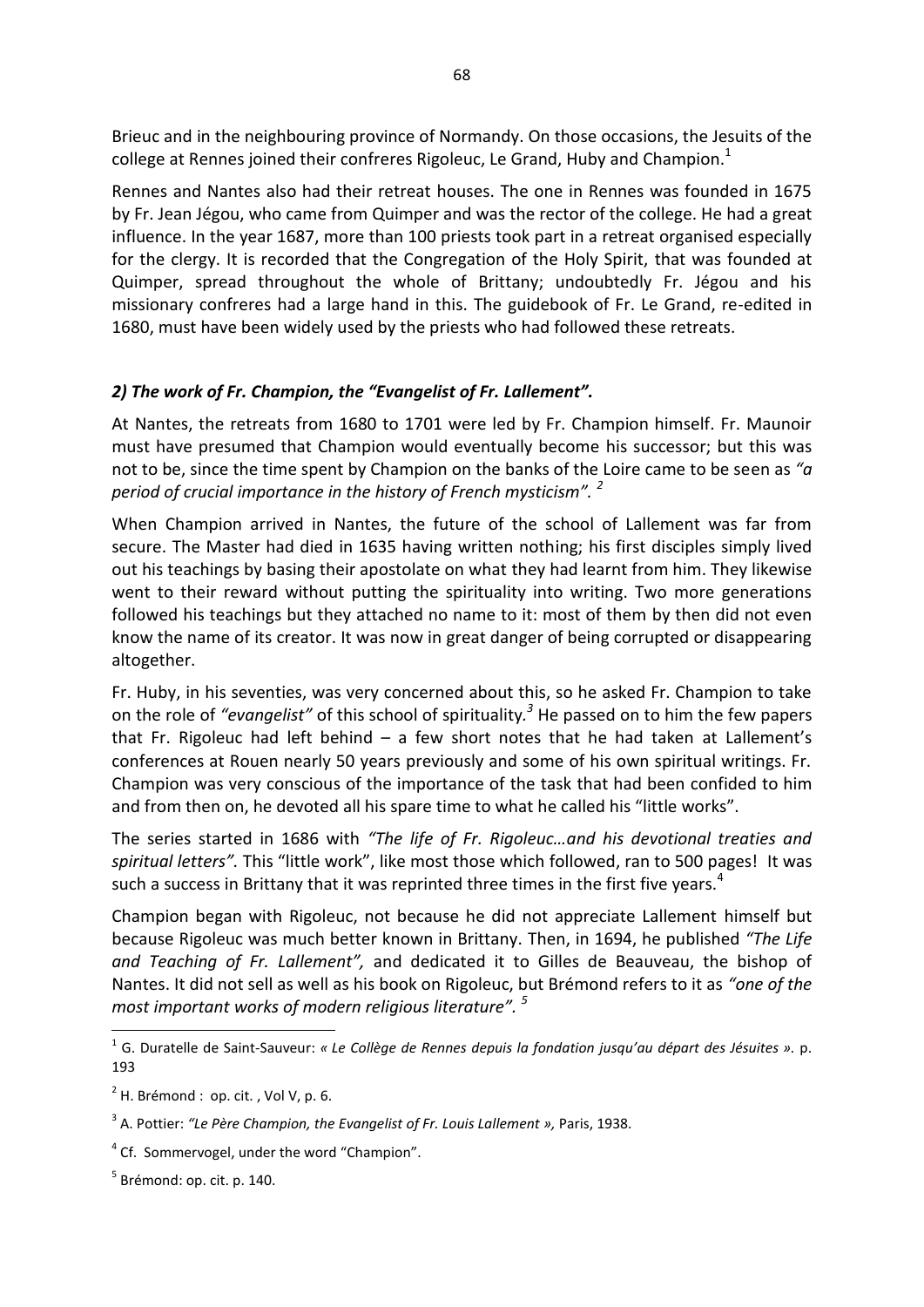For Lallement, the two poles of all spirituality are purity of heart and the guidance of the Holy Spirit, but the first is no more than a means towards the second:

*"Our aim, having worked for a considerable time on the purity of our heart, is to be so possessed and guided by the Holy Spirit that He alone controls all our powers and senses, as well as our internal and external movements. In this way, we will forget ourselves entirely, by renouncing our own wishes and personal satisfactions. Thus we will no longer live by ourselves but in Jesus Christ, by carefully following the prompting of his Holy Spirit".<sup>1</sup>*

The Christological character of "*Doctrine spirituelle"* is obvious, yet the accent is nevertheless placed on the role of the Holy Spirit in the transformation of the soul in Jesus Christ. More than one third of the book is devoted to the Third Person of the Blessed Trinity and there is hardly a page where the Holy Spirit is not mentioned.

Although he continued to live in the retreat house in Nantes, Champion was no longer in charge, so he was able to devote more time to his *"little works".* He turned his attention to Fr. Jean Surin, another disciple of Lallement. He had died thirty years previously and is best known for having been the exorcist of Jeanne des Anges, an Ursuline sister of Loudun<sup>2</sup>, but he deserved to be better known for his writings. Eventually, he came to be recognised "*as*  important in the world of spiritual writing as Boileau was in the classical".<sup>3</sup> Yet at the end of the  $17<sup>th</sup>$  century, nearly all his works were still only in manuscript form.

But one of them, his *"Catéchisme spirituel",* was published at Rennes, without his knowledge while he was still alive. It is worth explaining how this came about. In 1644, Mme. Jeanne du Houx aged 30 and the widow of the Count of Forzan, entered Colombier, the monastery of the Visitation recently founded at Rennes. She was a holy woman with many exceptional spiritual gifts. Even in Brittany, there was much talk of the diabolical "possession" of the Ursuline Sisters of Loudun and of Jeanne des Anges, their prioress. As elsewhere, opinions were divided regarding this extraordinary phenomenon and the Bishop of Rennes, Mgr. de la Motte-Houdancourt, wanted more clarification. He asked Mme du Houx to visit Loudun and examine Sister Jeanne des Anges. Mme. du Houx gained her complete confidence, to the extent that five years later, she was asked to return to Loudun to help Jeanne prepare for her death.

Meanwhile, there was a considerable correspondence between Colombier and Loudun, and in 1657, one of the first copies of *Catéchisme spirituel* arrived in Rennes in manuscript form, a manuscript that Fr. Surin had no intention of publishing. But Mme du Houx, thinking of the good it would do to souls, quickly took the copy to a printer.<sup>4</sup>

 $3$  H. Brémond: op. cit., p. 152.

**.** 

4 The second edition of '*Catéschisme spirituel',* also done without authorisation, was prepared by a Breton, Vincent de Meur, one of the founders of the seminary of the Missions Etrangères.

<sup>1</sup> *"Doctrine spirituelle"* in the collection entitled "Christus, 1959, pp. 176-177

 $2$  The 1634 case of demonic possession in [Loudun,](http://en.wikipedia.org/wiki/Loudun) [France,](http://en.wikipedia.org/wiki/France) is arguably the most famous case of multiple or mass [possession](http://en.wikipedia.org/wiki/Demonic_possession) in history. It involved th[e Ursuline n](http://en.wikipedia.org/wiki/Ursuline)uns of Loudun who were allegedly visited and possessed by demons.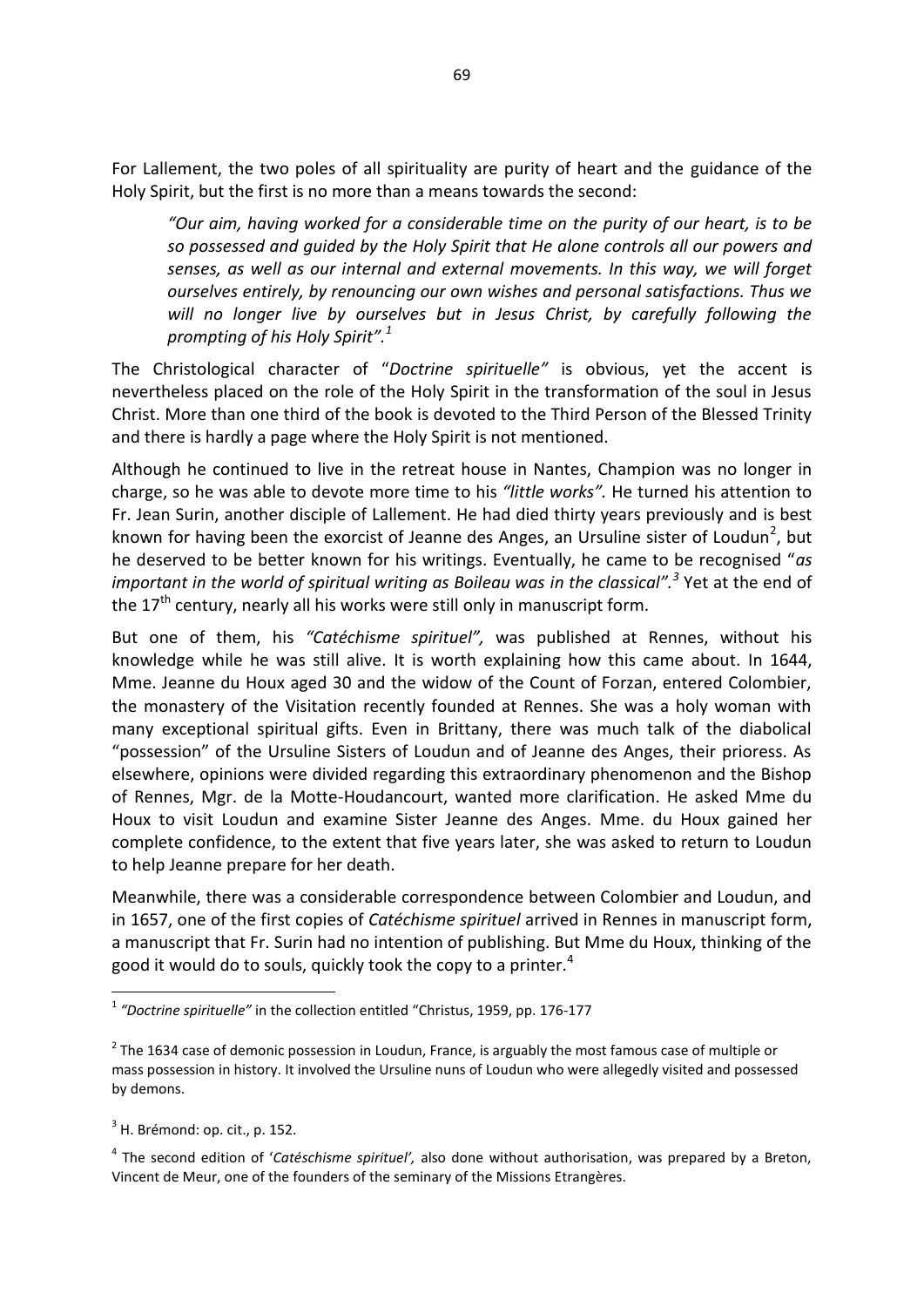The first volume of Surin's work appeared in 1695, a second in 1697 and a third in 1700. Apparently, he was not too upset when he heard of the publication; he subsequently became the spiritual director of Mme du Houx and of some of the Visitation sisters in the two monasteries in Rennes.

Being led by the Holy Spirit was a thread that ran through the letters of Surin that Mme du Houx received. For example: *"To attract people to God, they have to be led to a great esteem and love for the interior life and to allow themselves to be led always by the Holy Spirit, with no other aim than to please God. If they do not arrive at that point, they will never attain a stable and complete virtue". <sup>1</sup>*

Fr. Champion died peacefully in 1701, having carried out his mission magnificently. It was thanks to him that the teaching of "*The school of the Holy Spirit"* was preserved for future generations*.* 

# *3) The formation of Claude Poullart des Places at the centre of all these influences*

It was during the most prolific period of Champion's work that Claude was going through his formative years at Rennes. It was there that the Jesuits of the college and the retreat centre were pushing his recently published works. The same was true of the Visitation Sisters. All this led to a considerable increase of devotion to the Holy Spirit.

Obviously, for most of the faithful at Rennes (as elsewhere), the Holy Spirit was still the '*Unknown God',* or at least, they knew nothing more about Him than his name. But the more mature Christians were becoming increasingly aware of the Spirit's important role in the supernatural life. The confraternities of the Holy Spirit had been set up in several parishes in the town, and in 1698, a chapel in the church of Saint-Germain was dedicated to Him.

Claude must have been very aware of the spread of this devotion. In the rue Saint-Sauveur, where he spent his adolescence, one residence was known as *The House of the Holy Spirit;* it is quite possible that this was the very house where Claude lived with his parents.<sup>2</sup>

Claude's spiritual formation was influenced both by the Jesuits and Fr. Bellier. Julien Bellier had been educated by the Jesuits in their college and retreat house. He was part of the missionary team of Fr. Leuduger which owed much to the Jesuit Fr. Huby.<sup>3</sup> In northern Brittany, he was one of the representatives of the Congregation of the Holy Spirit, founded by Fr. Le Grand S.J.

Finally, remember that Claude-François was studying law at Nantes. He certainly visited the Jesuit retreat centre in that town and most probably met Fr. Champion. But it is not possible to say which of these different influences led him to choose the Holy Spirit as the principal patron of the seminary he founded in 1703. Perhaps it was simply the whole ambiance in which he grew up that guided him to make such a choice.

 1 "*Lettres spirituels",* the edition of 1843, pp. 126,137 and 278.

<sup>2</sup> Baneat: *Le Vieux Rennes,* p. 575*.*

<sup>3</sup> Mgr. A. du Bois de La Villerabel: « *Dom Jean Leuduger »,* p. 88.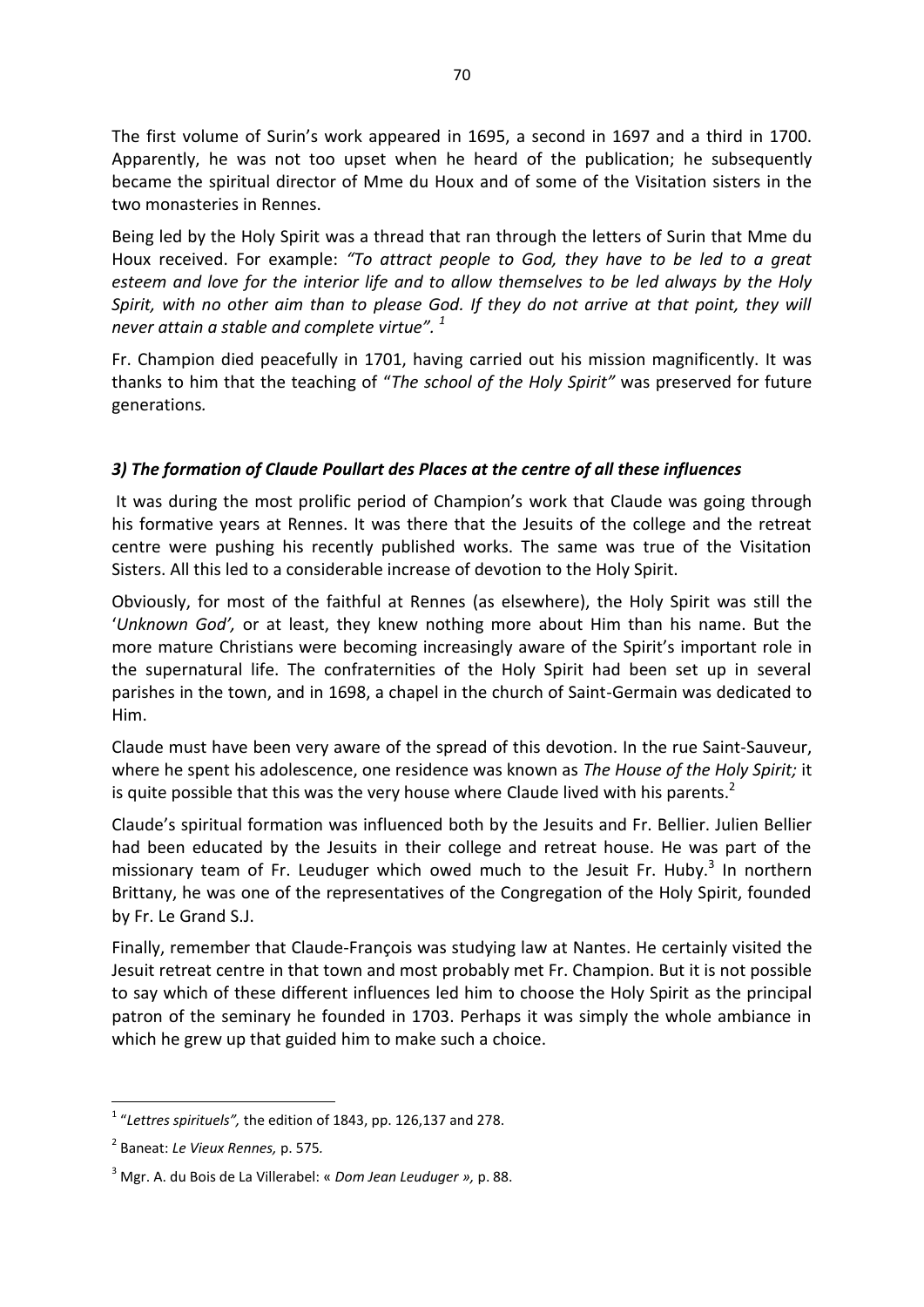# *But why did Poullart add "under the protection of the Immaculate Virgin" to the title of his institution?*

Since their foundation, the Jesuits had had a strong devotion to the Immaculate Conception, $1$  so it is hardly surprising if this devotion is found in the writings and lives of the followers of the school of Lallement. Here are quotations from some of them:

### Lallement:

*"What a preparation the Blessed Virgin had for the great dignity of becoming the Mother of God. The Lord exempted her from original sin and from the obligation to contract it. From the very start of her existence, he gave her more graces than all the angels and men put together." <sup>2</sup>*

#### Julien Maunoir:

A short time before his death when he was preaching a mission at Lamballe, Blessed Julien Maunoir founded a congregation of laypeople with the title of the Immaculate Conception.<sup>3</sup>

#### Fr. Jean Surin:

In one of his letters, Fr. Surin links together the Holy Spirit and Mary conceived without sin:

*"On this feast of the Immaculate Conception, the purity of the Queen of Angels must be foremost in our minds. People who are devoted to her must share the same purity. It is a great gift of God for us and he leads us towards it by faith and suffering. The Fire of Divine Love will purify us, just as natural fire purifies everything it touches." <sup>4</sup>*

#### Fr. Champion:

In both his own spiritual life and in giving direction to others, Fr. Champion brought together the two devotions which were dear to Poullart des Places. He saw the heart of Mary as *"the most perfect palace for the Holy Spirit".* He had a special veneration for the Immaculate Conception of Our Lady which he did his best to share with everybody.<sup>5</sup>

A belief in the Immaculate Conception was shared by all the sons of St. Ignatius. From the start, the Jesuit colleges set up their own Marian congregations. For example, two had been started at Rennes, one for those studying the humanities, the other for the philosophers. Early in the 17<sup>th</sup> century, the latter adopted the title of "Our Lady, Assumed into Heaven"; by 1750, it had been changed to, "*Mary, conceived without sin".* But no proof has been found that this change of title had an influence on Poullart des Places.

Before entering the philosophy classes, Poullart had completed a second year of rhetoric at Caen. In that town, one of the Marian congregations in the Jesuit college had the title *"…* 

1

<sup>1</sup> Cf. V. Delaporte: *"L'Immaculée Conception et la Compagnie de Jésus".* Paris, 1906.

<sup>2</sup> *Doctrine spirituelle", p. 292.* 

 $3$  Séjourné: op. cit., Vol. 2, p. 200.

<sup>4</sup> *"Lettres spirituelles",* Edited 1843, Vol II, pp. 176-177.

<sup>5</sup> A. Pottier: *"Le Père Champion"* , p. 149.